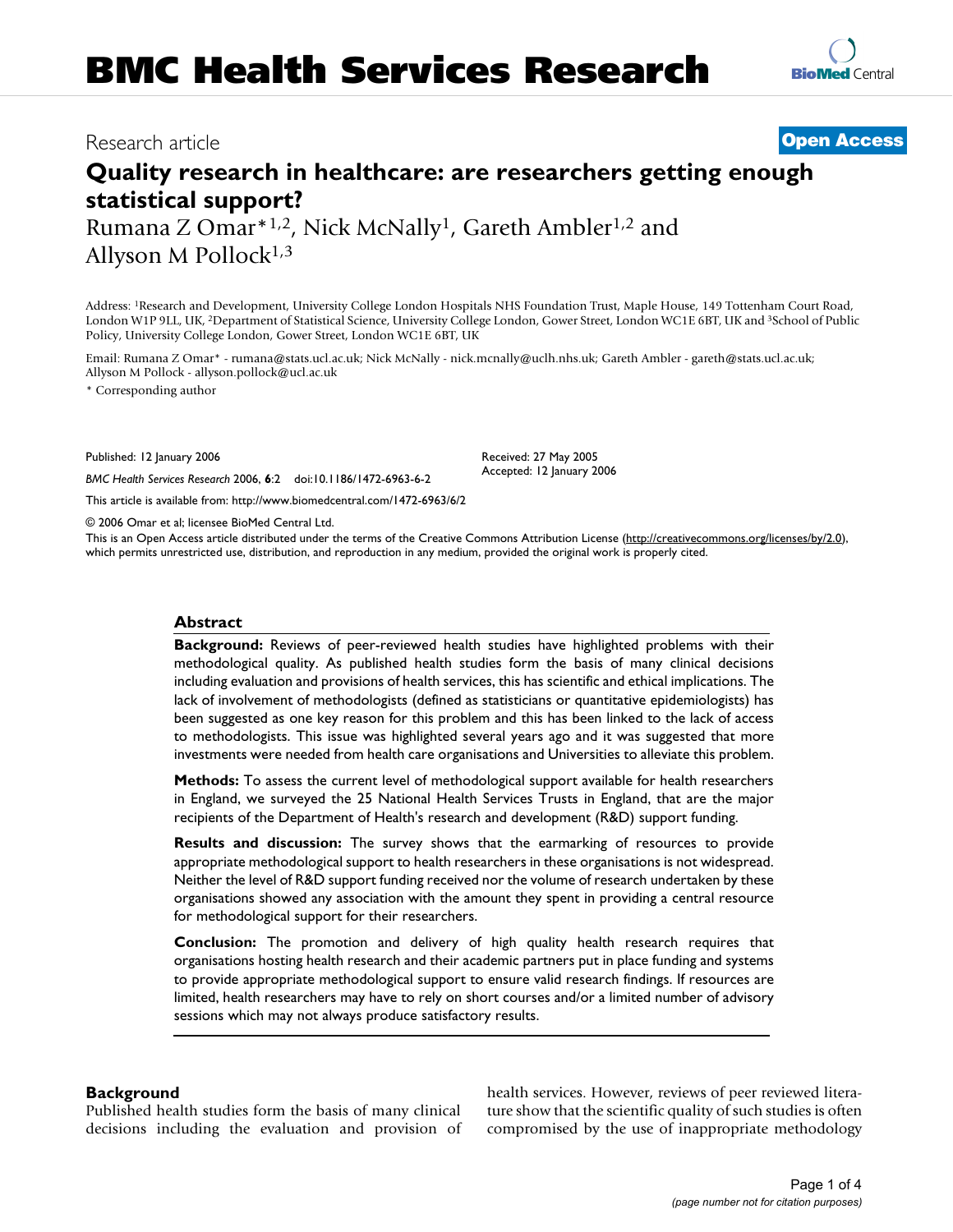[1-5]. This has scientific and ethical implications in health care. Although a majority of the health studies are quantitative in nature, it has been shown that a large proportion of these do not involve methodologists (defined as someone with at least a postgraduate degree in Statistics, or in Epidemiology with substantive statistical components) [6,7]. This lack of involvement may be partly due to inadequate access to methodologists [7]. It was noted more than a decade ago that the practice of health researchers performing their own statistical analysis without appropriate training is not satisfactory, regarding both the accuracy of the results produced and the use of their time [7]. At that time it was suggested that healthcare organisations and Universities should invest more to provide good quality methodological support for health researchers to alleviate this problem [7].

Recently in England the Department of Health (DH) has published a research governance (RG) framework which defines responsibilities and sets scientific, ethical and legal standards for health research [8,9]. Central to the implementation of the RG framework in the National Health Services (NHS) in England are Hospital and Primary Care Trusts because of their role as sponsors, hosts and employers. Currently over 400 million pounds is spent annually by the DH supporting Research and Development (R&D) activity across the NHS. This funding is intended to meet the costs which NHS Providers incur by hosting, undertaking or commissioning R&D. A total of 261 organisations including Hospital and Primary Care Trusts received R&D Support Funding in 2003/04. Despite the very large volume of research carried out by these organisations [10], no formal evaluation has been done to assess whether the level of investment and methodological support provided by the Trusts was adequate for their researchers. In this paper we present the results of a survey regarding the provision of methodological support available to health researchers by the NHS Trusts' R&D Departments in England. We also discuss how an approach may be adopted to provide researchers with the necessary support.

# **Methods**

In January 2004 we conducted a survey in of the 25 major recipients of NHS R&D support funding in England (constituting more than 80% of the total R&D support funding allocation), regarding their provision of methodological support for their health researchers. We identified these 25 Trusts from the DH's website [11]. A questionnaire was designed jointly by statisticians, public health researchers and an R&D Manager for this survey. It was piloted in 2 Trusts and amended to clarify any ambiguity in the questions. The amended questionnaire was sent to the Trusts' R&D managers asking about:

• Provision of methodological support

• Level of dedicated funding for methodologists (defined as before). This was categorised as  $< \pounds 10,000$ , £10,000– £40,000 and >£40,000, to reflect the funding appropriate for, respectively, 1 day a week support for a junior post, a full time junior or a part time senior post, and at least 1 full time senior or more than 1 part/full time junior posts.

- Alternative arrangements if no dedicated funding was available
- Level of methodological support provided free of charge

We viewed the Trusts' R&D websites for further information. We consulted the National Research Register [10] to obtain information on the number of research projects registered by the R&D Departments of these 25 Trusts.

We investigated the level of dedicated funding for methodological support provided by Trusts' R&D departments in relation to their level of allocated DH R&D support funding and the number of research projects registered using Spearman's rank correlation. We show these relationships graphically by ranking the Trusts by their funding allocations/number of projects, then splitting them into 3 tertile groups and producing bar charts of dedicated funding.

# **Results**

All 25 Trusts responded. We do not present the results for individual Trusts so as to preserve their anonymity. The median funding allocated to these Trusts in 2003–04 was £8.2 millions (range: £4.8 – £49 millions) [11]. The median number of research projects registered by these Trusts with the National Research Register in 2003–04 was 237 (range: 88 – 1068) [10]. Eighteen Trusts reported to have a dedicated funding for a methodologist. This included one consortium of 4 Trusts where funding was available in only 1 of these 4 Trusts. Only 4 had a budget exceeding £40,000. However, one of these 18 Trusts did not report the level of R&D funding allocated for methodological support. Of the 7 Trusts with no dedicated funding, 4 reported to have an arrangement with a local University or another partner and the remaining 2 did not appear to offer any form of support. For 2 Trusts the only support that was available was short statistical advisory sessions or advice via email from a statistician. Fourteen Trusts offered free methodological advice to all Trust researchers, although this was limited to a 1 hour session in some of these Trusts. Within the 24 Trusts that provided complete information, there did not appear to be any relationship between the R&D funding for methodological support and the annual number of registered projects (figure 1, spearman rank correlation -0.01). There was only a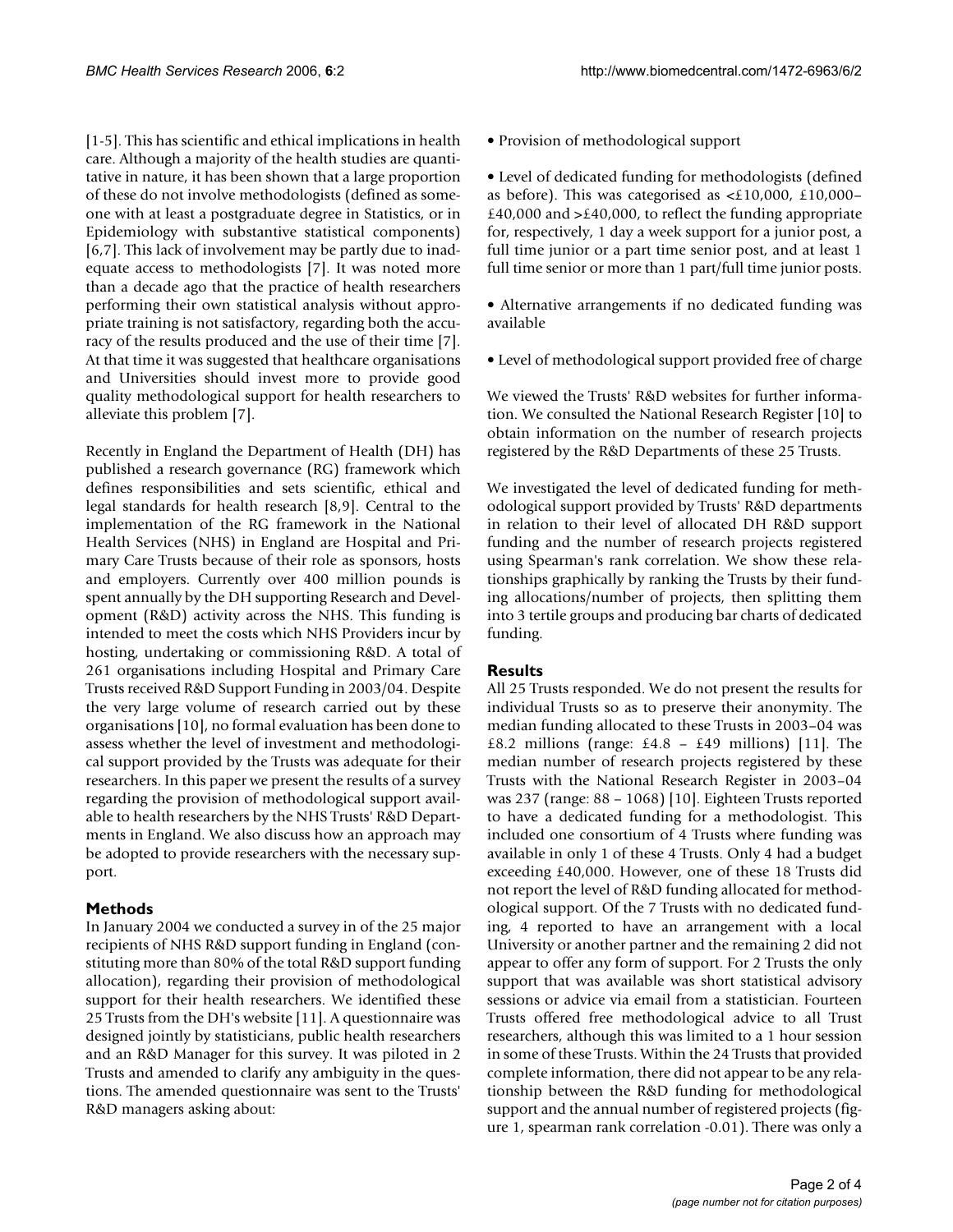

# Figure 1

NHS Trust Research and Development spending in 2003– 2004 on methodological support by funding allocation and number of registered Research Projects.

weak relationship if any with the NHS R&D support funding allocation (figure 1, spearman rank correlation 0.33).

# **Discussion**

Our survey shows that the practice of earmarking resources to develop a central system for appropriate methodological support is not widespread in the NHS Trusts in England Although this problem in health care organisations was highlighted more than a decade ago, little seems to have changed since then in England.

If resources are limited, health researchers may have to perform their own analysis, relying only on short courses or a limited number of advisory sessions. Although these arrangements are better than having no methodological support at all, they may not always produce satisfactory results.

Ideally all health care organisations hosting research should develop a central resource for methodological support, for example a Medical Statistics/Biostatistics Unit. This should be formed in collaboration with their academic partners in order to attract high quality methodologists with their own research programmes. This should enable support from experienced methodologists or supervised support from the junior ones. It will also facilitate specialist support if needed. The number of methodologists should be appropriate for the volume of quantitative research carried in the organisation. Unlimited support free of charge should be provided at the initial stages of a study: study design and preparation of grant applications/protocols. A methodologist's involvement in data analysis should be funded by research grants where available or possibly subsidised by the R&D or a

similar department, depending on the quality of the research and the research priorities of the organisation. For the data analysis to be done effectively, the methodologist should be an integral part of the research team. Limited free support could be provided for supervising data analysis if the researchers sought advice at the study design stage and the analytical requirement is simple. Ideally the waiting time to see a methodologist should not be too long, possibly not exceeding a couple of weeks. Additionally, the methodologists should contribute to the organisation's research governance activities through training programmes, methodological audits and the development of methodological guidelines. Audits of research protocols, statistical needs etc. could be used as means to target support to researchers. Our own Trust is working towards developing a central resource of methodological support similar to the one described above.

However, having a structured system for methodological support in organisations which host health research may not always be sufficient to ensure high methodological quality of studies. Organisations should also adopt strategies to ensure that the service is being used effectively by their researchers. This could be done by raising awareness among their researchers to recognise the need for support and to monitor whether research projects have appropriately involved methodologists where necessary. For example, the RG framework in England requires that all research in NHS Trusts should have an independent expert review either through the peer review process of grant bodies or an internal review process within the Trusts [9]. These review processes should ensure that a research team has the necessary expertise to conduct their proposed research to a high standard. The Royal Statistical Society recommends that a statistical review should be provided for research projects during the approval stage by the R&D department of each Trust [12]. At the same time the researchers should assess when and to what extent their projects need methodological support and to budget for it appropriately when applying for research grants.

Our survey is focussed on support available from NHS Trust's R&D Departments or via their links with other supporting bodies. This maybe seen as a limitation as some health researchers may work in departments which employ their own methodologists. However, this does not address the problem for those researchers who do not have this facility. Furthermore, if a junior methodologist is working in isolation within these departments the level and quality of support may not be always be adequate [7].

Reviews of published literature in health journals show that the use of poor methodology in health research is not confined to England only (1–5). In the USA, following